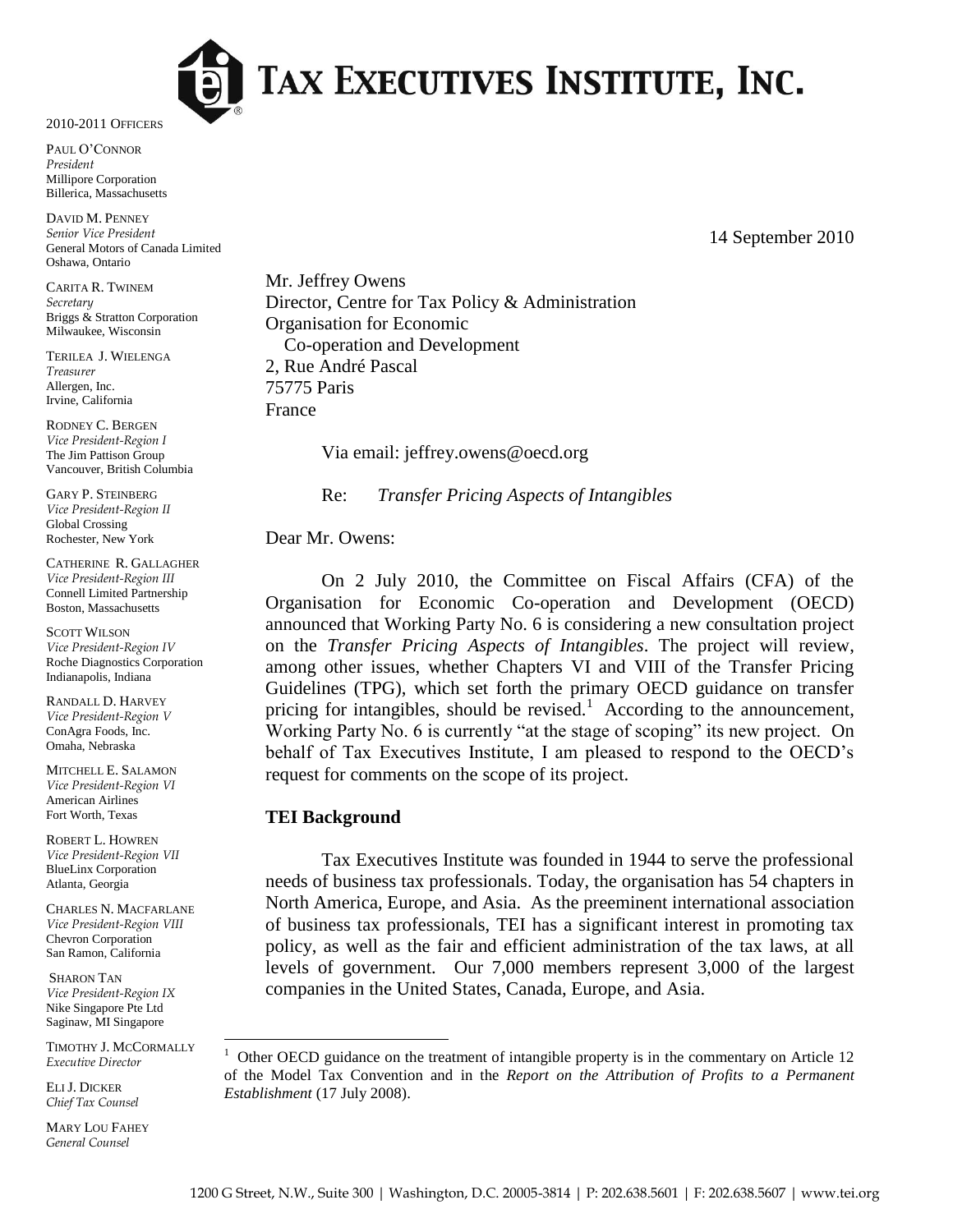

## **Project Background and Objectives**

The OECD"s guidance on the transfer pricing treatment of intangibles was updated in March 1996 with the release of Chapter VI of the TPG and in March 1997 with the release of Chapter VIII on cost contribution arrangements. Even with that guidance, disputes between taxpayers and tax administrators about transfer pricing for intangibles have increased in frequency, amount, and scope. In addition, during the OECD"s review of the comparability and profit methods of the TPG<sup>2</sup> as well as its consultation on business restructuring,<sup>3</sup> the challenges associated with the definition, identification, and valuation of intangibles for transfer pricing purposes were noted by tax administrators and taxpayers alike. As a result, Working Party No. 6 has initiated this consultation in order to solicit stakeholder input and identify:

- The most significant issues encountered in practice in respect of the transfer pricing aspects of intangibles;
- Shortfalls, if any, in the OECD's current guidance;
- Areas ripe for further work; and
- The format of the output from the consultation.

In addition, subsequent to the adoption of the OECD's current guidelines, the domestic transfer pricing rules of Member States have evolved with some issuing new or revised rules affecting the treatment of intangibles. For example, the United States revised its temporary costsharing regulations on 31 December 2008.<sup>4</sup> In addition, Germany has adopted legislation that can tax unrealised or potential gains or future profits relating to assets and activities transferred outside of Germany when a business function is transferred. Such domestic rules supplement, overlap, and occasionally conflict with the OECD"s guidance, thereby creating an increased risk of double taxation. Thus, this consultation might consider whether or how changes in Member State domestic rules can or should affect the TPG or other OECD guidance, such as the model treaty"s rules for resolution of double tax cases among associated enterprises or the allocation of profits to a permanent establishment (PE). Finally, business practices have evolved since the guidelines were issued and the rules may need to be updated to address those new or changed practices.

A public consultation with invited commenters is scheduled for 9 November 2010.

#### **Reaffirm Fundamental Principles of the Current Guidelines**

TEI commends the OECD for seeking public input on the scope of its project. For most multinational enterprises (MNEs), intangibles — whether of the "hard" trade intangible variety

 $\overline{a}$ 

<sup>2</sup> *Review of Comparability and of Profit Methods: Revision Of Chapters I-III Of The Transfer Pricing Guidelines* (22 July 2010).

<sup>3</sup> Chapter IX of the Transfer Pricing Guidelines (22 July 2010). *See also Transfer Pricing Aspects of Business Restructurings* (19 September 2008 to 19 February 2009).

<sup>4</sup> *See* U.S. Treas. Reg. § 1.482-7T.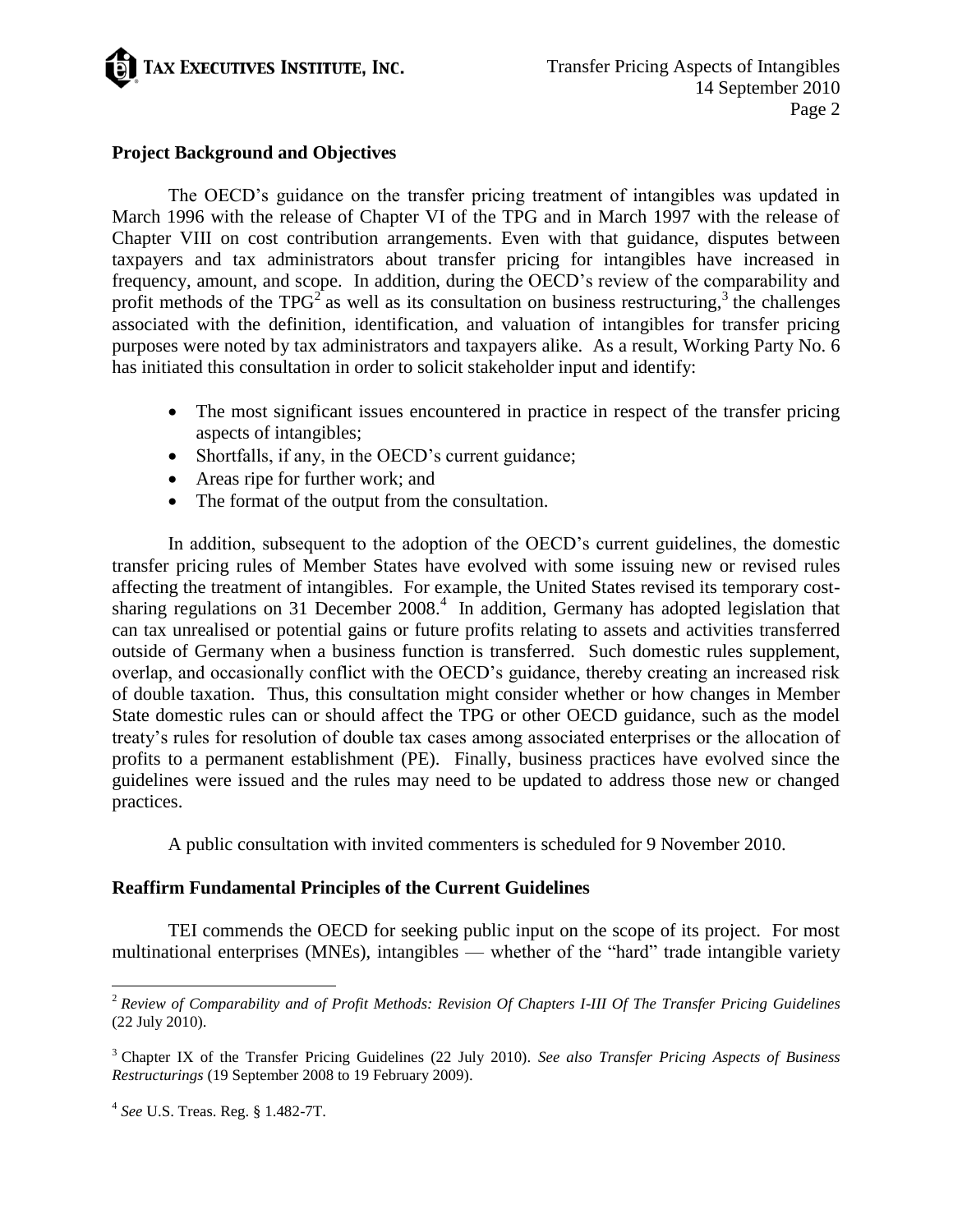

 $\overline{a}$ 

(as the term is used in Chapter VI of the TPG) or softer "marketing intangible" variety — are a significant component of the value of the business's products or services.

Regrettably, the amorphous and often unique nature of intangible property makes it challenging for taxpayers and tax administrators to identify comparables in order to properly value the contribution of the intangible property separately from the contributions from tangible property, capital, labour, or service components of a business. Despite the challenges, the consistent application of the arm"s length principle, which underlies current international norms, helps ensure that (i) the taxable profits reported by MNEs in the countries where they operate reflect the economic activity undertaken there and (ii) taxpayers can avoid the risk of double taxation that may result from a dispute between two countries about the level of remuneration for cross-border transactions. This is because the arm"s length principle provides the closest approximation of the open market where goods and services are transferred between associated enterprises. As such, the arm"s length method achieves the goal of correlating taxation with economic activity with less risk of double taxation. It also better reflects the economic realities of a controlled taxpayer"s particular facts and circumstances. Hence, we recommend that the consultation affirm the OECD"s commitment to the arm"s length principle as a fundamental basis of transactions between affiliated enterprises. The OECD should resist the calls urging the use of formulary apportionment for determining the remuneration on non-arm"s length transactions (whether sales, licenses, or business restructurings) involving intangibles.

In addition, MNEs are organised in myriad entities and forms. Some companies have centralised their most valuable and legally protected intangibles (patents, formulae, trademarks, *etc.*) in one or a few entities in a global supply chain restructuring whereas others have intangibles dispersed throughout the group. The current TPG, including new Chapter IX on Business Restructuring, acknowledges that taxpayers are entitled to structure (or restructure) their business operations and transactions as they see fit:

Tax administrations do not have the right to dictate to an MNE how to design its structure or where to locate its business operations. MNE groups cannot be forced to have or maintain any particular level of business presence in a country. They are free to act in their own best commercial and economic interests. . . . *In making this decision, tax considerations may be a factor.*<sup>5</sup>

TEI recommends that this fundamental principle — that businesses are free to organise their business structures and transactions through contractual allocations of risk — also be affirmed in the consultation. Each taxpayer is in the best position to determine which transfer pricing method produces the most reliable results when applied to its unique facts and intangibles. Unless the taxpayer"s results fall outside an arm"s length range, tax administrators should not be permitted to adjust the taxpayer"s results or method.

<sup>5</sup> *See* paragraph 196 of the report on *Transfer Pricing Aspects of Business Restructurings* (19 September 2008 to 19 February 2009) (Emphasis added.) See also paragraph 9.163 of the Transfer Pricing Guidelines as approved on 22 July 2010.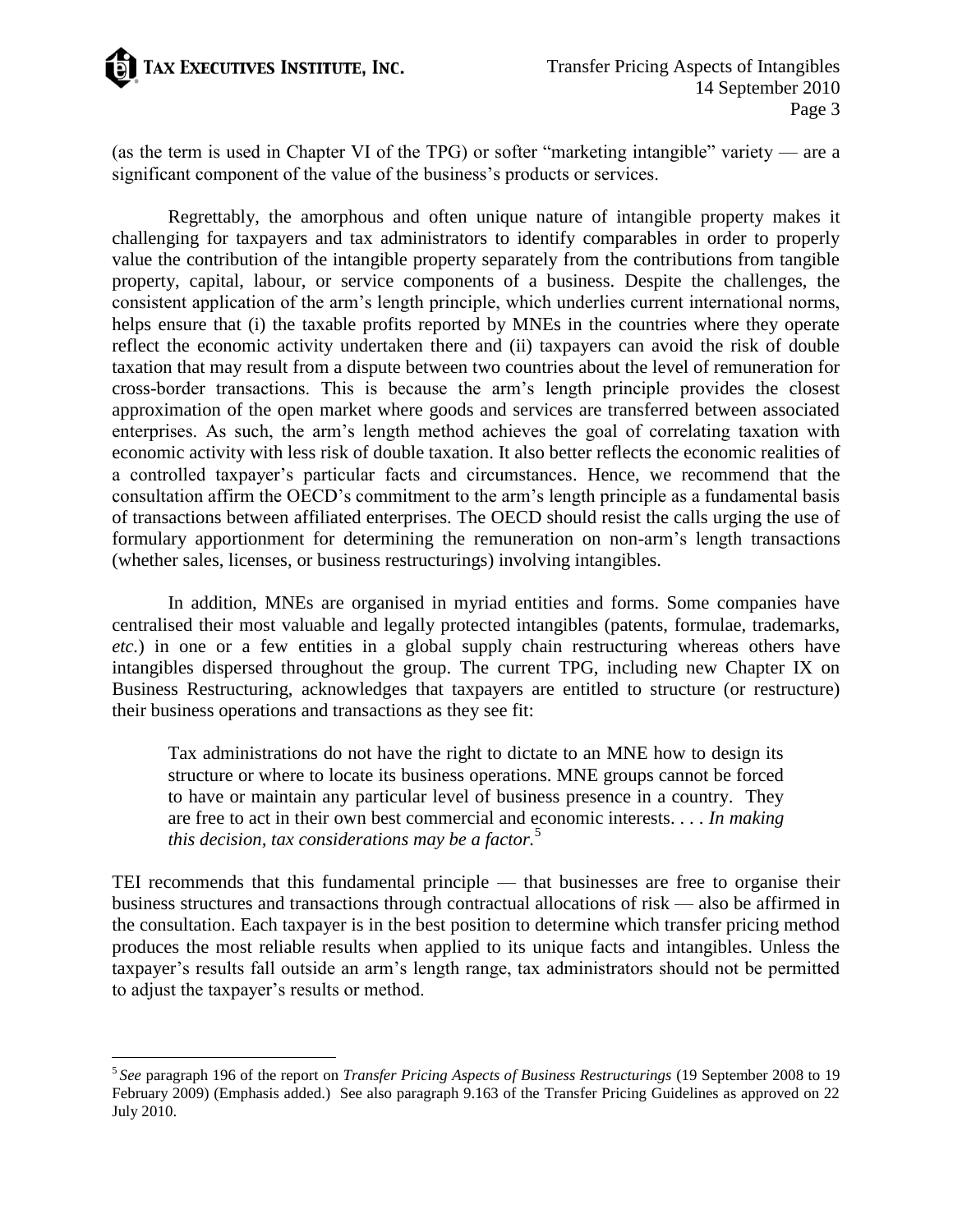TAX EXECUTIVES INSTITUTE, INC.

In applying the arm"s length principle, *i.e.*, determining the conditions and prices that independent enterprises would have established for a transaction, it is critical to focus on the conditions that exist at the outset of the transaction. Thus, tax administrators should look solely to the information available to the taxpayer at the time of a transaction and determine whether the taxpayer acted reasonably based on that information. In addition, independent arm"s length enterprises generally set prices based on *expected* or *projected* costs, volume, profitability, *etc.* In very rare cases, independent enterprises may agree to renegotiate or reset prices but, if so, only where strictly negotiated conditions that are *determined at the outset* of an agreement are satisfied. Independent enterprises do not use hindsight to adjust pricing terms and do not make adjustments retroactively.<sup>6</sup> Thus, we urge the OECD to refrain from adopting a standard that effectively mandates the use of hindsight  $-e.g.,$  the commensurate-with-income standard used by the United States for intangibles — in evaluating how taxpayers set transfer prices.

Finally, this consultation should strive to identify ways to improve the mechanisms for avoidance of, or resolution of, cases of double taxation involving intangible transactions. For inbound investments, tax administrators are more aggressively asserting the existence of both permanent establishments and intangible rights requiring local compensation or return. For outbound transfers or investments, tax administrators are increasing their scrutiny of the level of payments received for the real (or perceived) transfer of intangible rights. With the increased scrutiny and adjustments, the risk of double taxation will grow. Hence, the OECD should use the consultation to urge the Member States to update their treaties to include provisions similar to Article 9, section 2 and the newly revised Article 7, section 3 of the OECD"s model treaty. In addition, the Member States should be urged to include mandatory arbitration provisions to settle disputes where the competent authorities cannot reach agreement in a reasonable time frame.

#### **Significant Issues with Intangibles**

 $\overline{a}$ 

1. Definition of Intangibles. Chapter VI of the TPG discusses the special considerations involved with transfer pricing for transactions involving intangible property. During the Business Restructuring consultation, considerable time was devoted to discussing the interrelated issues of (i) the treatment of intangibles, (ii) whether a compensable transfer of assets, including intangibles, had taken place, and (iii) what the most appropriate transfer-pricing method might be (since the methods for intangible and tangible property may differ and the transfer may include a mix of tangible and intangible property). Because the thorny issue of valuing an intangible property right is inseparable from the question of whether an intangible exists at all, TEI recommends that the OECD clarify the current definition of intangible.

<sup>&</sup>lt;sup>6</sup> Where independent enterprises employ an actual cost or results standard for compensation, there may be a brief period following the close of a fiscal year during which the parties "true up" their projected costs or results to actual. Enterprises under common control also employ such arrangements. The key point is that the true-up occurs within a very brief period following the close of the relevant fiscal period. There is rarely, if ever, a multi-year assessment of the profits earned by each of the parties to determine or reset prices or results retroactively. Any reset of prices between independent enterprises, if negotiated in advance, would generally be prospective.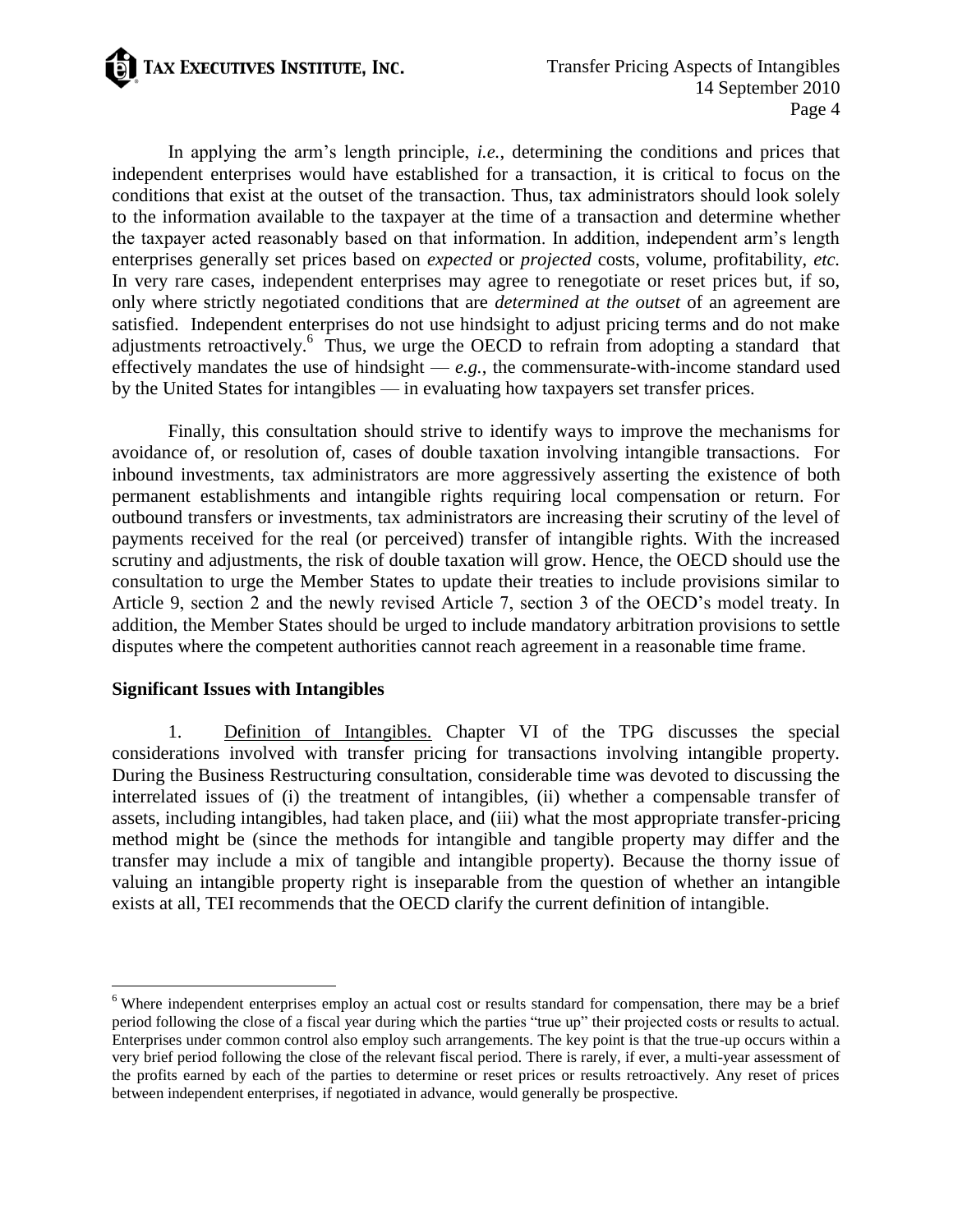

The term "intangibles" is currently undefined in the guidelines except by way of a list of examples of various business and commercial rights to which the guidance applies. Thus, intangible property includes (i) rights to use industrial assets such as patents, trademarks, trade names, designs or models; (ii) literary and artistic property rights; and (iii) intellectual property such as know-how and trade secrets. These "commercial" intangibles are subdivided into "trade" intangibles, which consist of all non-marketing business intangibles, and "marketing" intangibles. Chapter VI provides special considerations for marketing activities by enterprises that do not own the trademarks or trade names and thus may contribute value to the owner of the marks or names.<sup>7</sup>

Regrettably, the definition of trade intangibles includes the statement that they "often are created through risky and costly research and development (R&D)," which confuses the analysis by seemingly limiting the scope to R&D related intangibles when no such limitation is intended. Moreover, the guidelines' use of the term "intellectual property" to refer to forms of specialised knowledge such as know-how or trade secrets is at odds with most taxpayers" broader use of the term as encompassing legally protectable rights or assets such as patents, copyrights, contracts, and trademarks as well as softer rights such as know-how relating to technical services or sales, marketing, and promotion.<sup>8</sup>

The scope of the OECD's exercise in updating the definition could range from providing criteria for what constitutes intangible property (or providing exclusions or "negative" criteria for what is *not* an intangible), to supplementing the list of intangible property types in the current guidelines, to redrafting paragraphs 6.2 to 6.12 for improved clarity. For example, to distinguish between intangible property and services the OECD could helpfully include a statement that intangible property includes rights or assets that have "substantial value independent of the services of any individual"<sup>9</sup> or group of individuals.

TEI recognises that the challenge of issuing timely guidance may require limiting the scope of the project, which, in turn, may preclude the OECD from developing a more explicit definition for intangible.<sup>10</sup> On the other hand, in order to address the fundamental transfer pricing issue whether "something of value" has been transferred (and whether or how much compensation should be provided), it is important to know *what* is being transferred (tangible or intangible property or services) and *how* the property or services are being transferred. Moreover, once a determination is made that a property right or value *is* transferred between

 7 *See* paragraphs 6.36 to 6.39 of the TPG.

<sup>&</sup>lt;sup>8</sup> In many industries, know-how is as important as patents or trademarks.

<sup>9</sup> *See, e.g.*, U.S. Treas. Reg. § 1.482-4(b).

<sup>10</sup> *See Silberztein Discusses OECD's Proposed Project To Update 1995 Guidelines' Treatment of Intangibles*, Tax Management Transfer Pricing Report (July 1, 2010) ("For transfer pricing purposes, the relevant question does not seem to be whether a payment is made for an intangible or for something else (*e.g.*, a service), but rather whether there is a transfer of "something of value" that should be remunerated at arm"s length, and how to value it, irrespective of its characterisation as an intangible asset or as something else.)"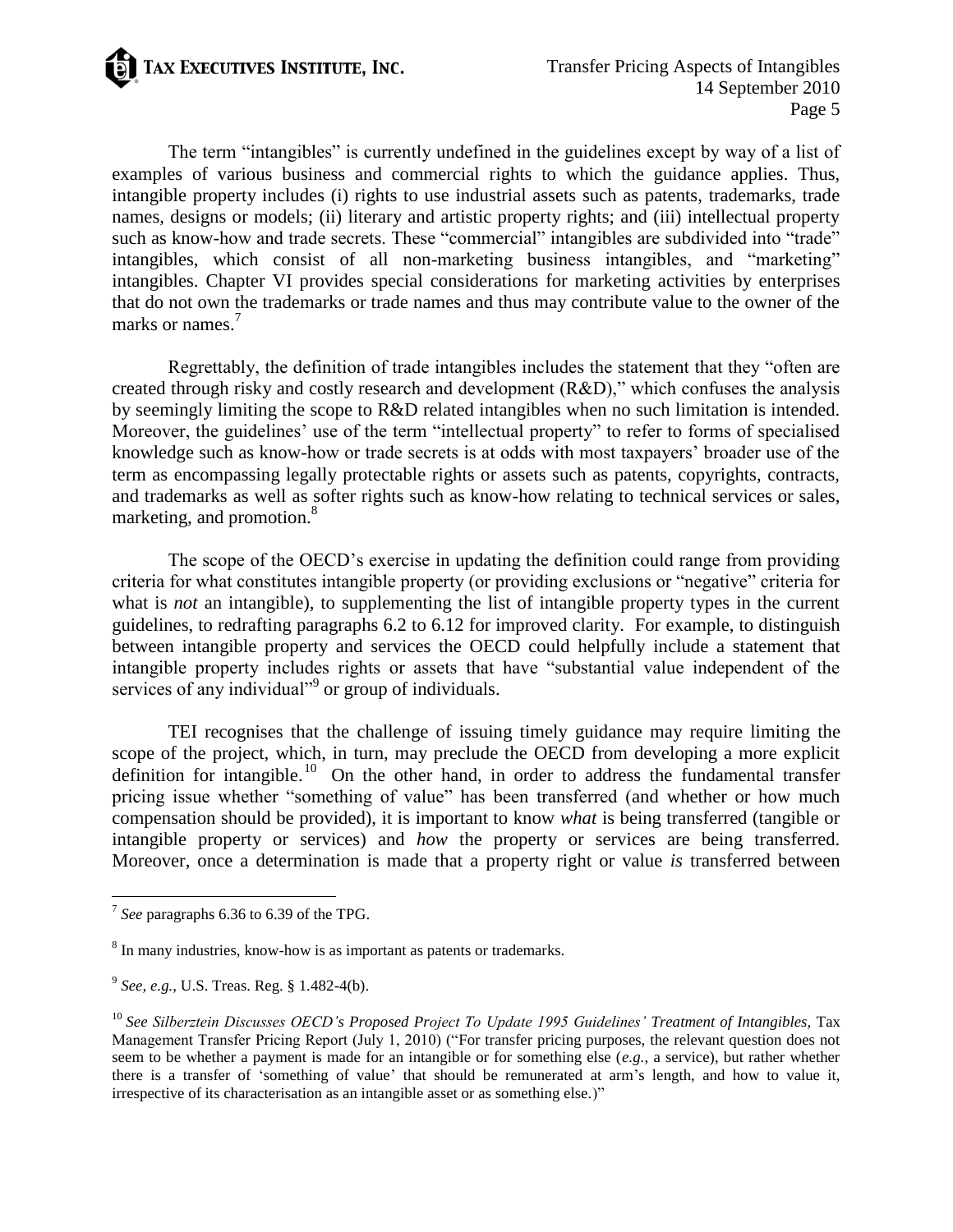

 $\overline{a}$ 

non-arm"s length parties, the treatment of any payment or compensation will differ under both domestic transfer pricing laws and the applicable treaties (including the OECD"s model treaty), depending whether the payment is characterised as for services, a sale, a licence (royalty), or "other" remuneration.<sup>11</sup> For example, a payment for services or goods may not be subject to a withholding tax whereas a royalty payment often is. For a mixed payment, the proper allocation of value between services or property is even more challenging.<sup>12</sup> Hence, the OECD should provide more explicit definitions for and illustrations of intangibles as well as guidance on allocating payments for mixed payments for products (or tangible property), services, and intangibles.

2. Transfers and Ownership of Intangible Property. Another issue that goes hand in hand with the definition of intangible property is whether that property can be transferred, which in turn necessarily involves discussing beneficial (or economic) and legal ownership of an intangible. In order to minimise potential conflicts between taxpayers and tax administrators, especially over the creation of PEs or business restructurings, the OECD should limit the intangible property capable of being transferred to *legally protectable or commercially enforceable rights* such as patents, models, and know-how that drive manufacturing and production as well as the trademarks, contracts, brands, and tradenames that drive sales. Under the arm"s length standard, the value of an intangible is the amount arrived at by a willing buyer and seller. Inherent in that concept is that the owner must have an "enforceable right."<sup>13</sup> This right often takes the form of a legally protected right but may take other forms. Although TEI"s recommended approach may seem restrictive, especially compared with some Member State domestic laws, only intangibles that are capable of separate legal or other enforceable recognition and protection can be characterised as an asset capable of being transferred for compensation. In other words, not all valuable intangibles are assets that can be transferred for value. An intangible may have value in the hands of the current owner but if that owner has no means to restrict another"s use, then there would be no arm"s length payment for the transfer of that intangible. $^{14}$ 

 $11$  The OECD may inevitably be required to address "other" forms of compensation, especially in connection with cost contribution arrangements in Chapter 8 of the guidelines. Some countries have revised their domestic guidance relating to buy-in fees (or platform contribution transactions) whether in the form of lump-sum payments or royalties and balancing payments. To minimise the risks of double taxation, the OECD should consider providing uniform guidance so that countries know what is or is not acceptable under international norms.

<sup>12</sup> In addition, payments made under a profit-split methodology (*e.g.*, balancing payments) are not always susceptible of easy characterisation. Moreover, to the extent a payment is attributable to mixed components, such as a royalty for an intangible as well as a payment for services rendered, the allocation of the payment between the consideration for intangibles and other compensation may have VAT implications as well as withholding tax implications.

<sup>13</sup> Chandler, Blough & Williams; *Reconciliation of Purchase Price Allocation and Transfer Pricing*, Tax Management Transfer Pricing Report (22 April 2010).

<sup>&</sup>lt;sup>14</sup> *Id.* "... [T]he owner of the intangibles must have some means — whether legal or other — of preventing the other party from using the intangible without any payment. For example, trade secrets have value even if they are not legally protected, and there may be economic attributes (such as the cost of finding alternative reliable suppliers) that pose a practical impediment that is similar to an "enforceable right.""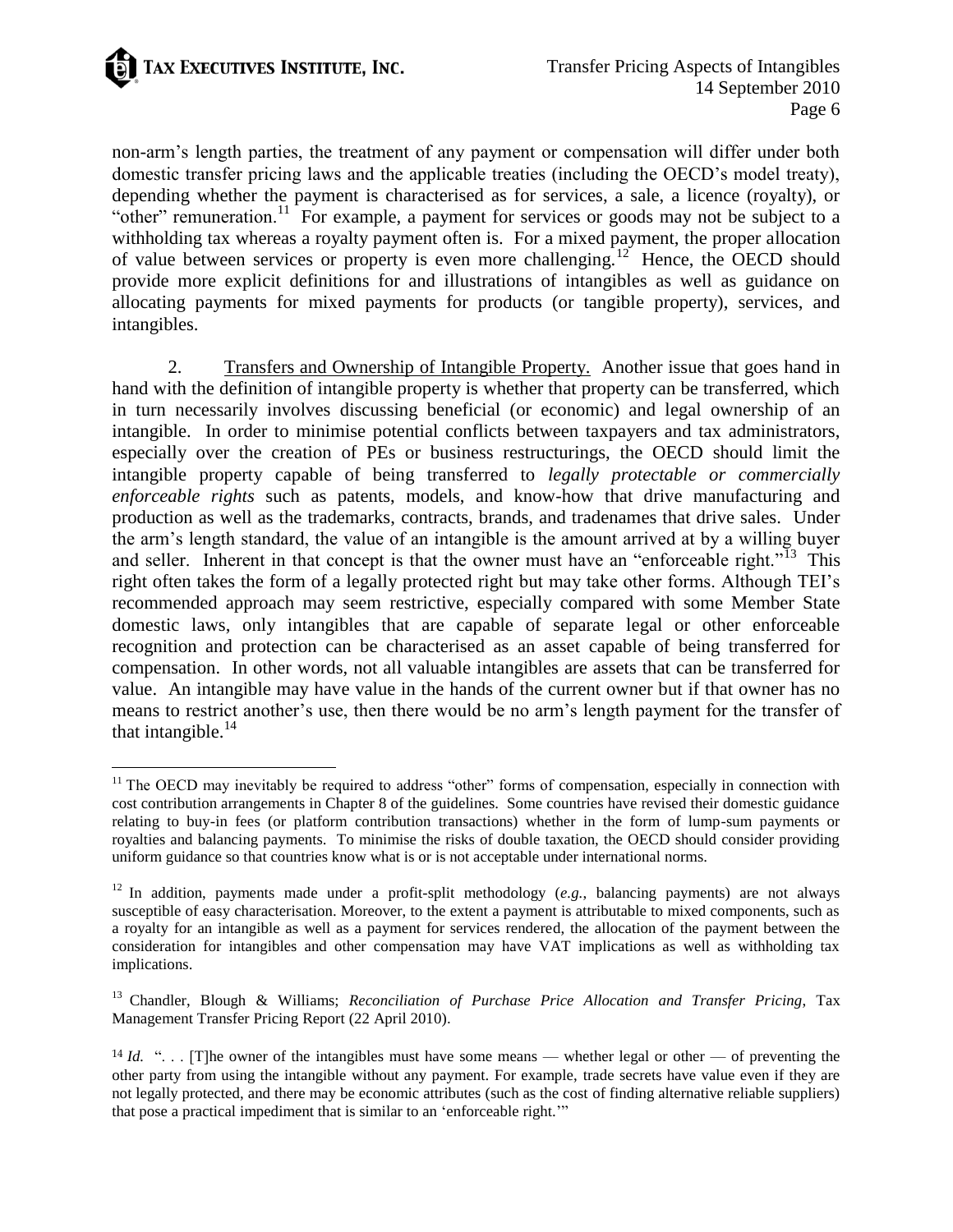

 $\overline{a}$ 

At a minimum, the OECD should provide examples of intangible property that is *not* capable of being transferred *per se* and thus should not require compensation in connection with a business restructuring or other transaction. We believe that such items include employees (including a workforce in place), location of strategic or managerial functions, business opportunities, and profit potential.

a. *Employee knowledge.* Technical or marketing know-how is generally embodied in the knowledge and experience of employees. The assignment or re-assignment of employees on a temporary or a permanent basis from one location to another, however, has never been the basis for asserting the transfer of a separate intangible property right requiring compensation to the transferring location.<sup>15</sup> This principle should be affirmed in the consultation.

Similarly, the use of an assembled workforce of researchers is not — despite a commitment to conduct research — a separately transferrable intangible property requiring compensation. Companies frequently change the direction of their research teams and the individuals within the research teams also frequently change. To treat an assembled workforce of researchers as an intangible requiring a buy-in payment — as the 2008 U.S. cost sharing rules do — would potentially saddle cost contribution arrangements with a substantial administrative burden to recompute buy-in payments every time the duties or composition of the research team is modified.

b. *Location of strategic or managerial functions or decision-making.* Just as the location of marketing or research functions — and the workforce that engages in those activities — does not create a separate intangible asset or right for that location, the exercise of managerial or strategic decision-making authority by MNE personnel does not create a separate intangible asset or right ("something of value") in a location that is capable of being transferred. The consultation should confirm that principle.

*c. Business opportunities.* Absent a specific contractual right of protection (*e.g.*, a covenant not to compete or an exclusive right to distribute products or market services within a particular geographic area), "business opportunities" in and of themselves are not legally protected intangible property because no one can preclude another from pursuing business opportunities. As important, absent a contractual agreement with such protection, business opportunities are not transferrable. As a result, we do not believe business opportunities *per se* should be treated as intangible rights or property.

#### d. *Profit potential.* Paragraph 9.65 of the TPG states:

An independent enterprise does not necessarily receive compensation when a change in its business arrangements results in a reduction in its profit potential or expected future profits. The arm"s length principle does not require compensation

<sup>&</sup>lt;sup>15</sup> Similarly, the mere transfer of an employee to a new location (or Permanent Establishment) does not transfer to (or create in) the new location (or PE) an intangible property or right. The OECD should confirm, especially in the context of Art. 7 on the allocation of profit to a PE, that pre-existing intangibles are not considered transferred to a PE along with the transferred employee.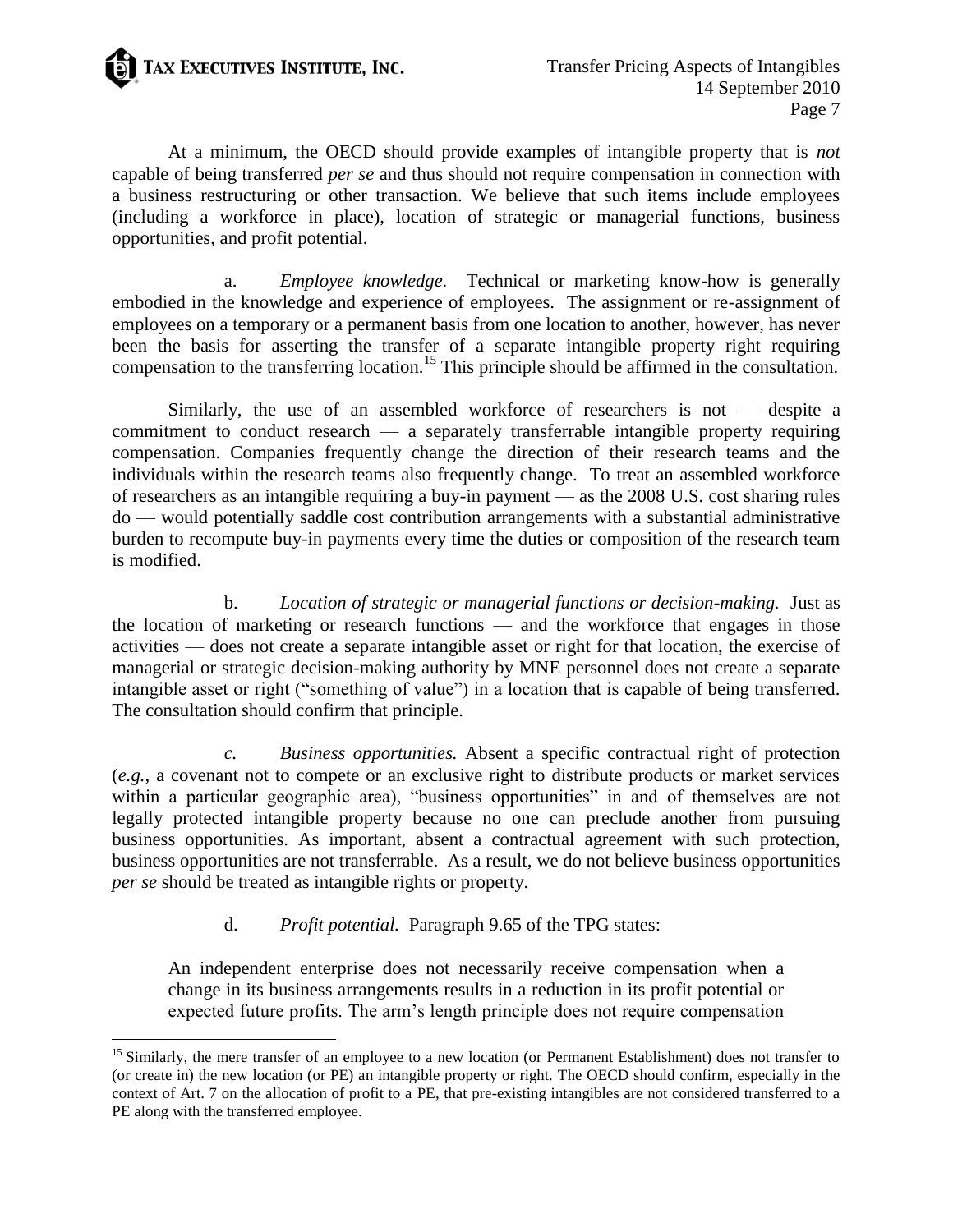for a mere decrease in the expectation of an entity"s future profits. When applying the arm"s length principle to business restructurings, the question is whether there is a transfer of something of value (rights or other assets) . . . that . . . would be compensated between independent parties in comparable circumstances.<sup>16</sup>

TEI agrees that "profit potential" is not in itself a separately transferable intangible asset or legally protected right. To the extent profit potential plays a role in transfer pricing, it is in the valuation of (or compensation paid for) *identifiable* rights or assets transferred by a taxpayer, including potentially goodwill or going concern value. The consultation should confirm this. The notion that "something of value"  $-i.e.,$  profit potential separate and apart from identifiable rights or assets — has been transferred and should be compensated should not be the basis for compensation.

3. Review of Comparability of Transfer Pricing Methods. The OECD recently concluded its review of the comparability of transfer pricing methods and approved changes to Chapters I-III of the TPG.<sup>17</sup> One of the goals of the review was to create more flexibility in the determination of the method for an arm"s length price by replacing the strict hierarchy of methods with a rule that emphasises the most reliable method. As a result, although the transactional comparable uncontrolled price (CUP) method is preferred where the comparability of the transaction is clear, the revised guidelines afford greater flexibility to use the cost-plus or a profits-based method, including the transactional net margin method (TNMM) and profit-split methods. TEI recommends that the guidance on the valuation of intangibles in Chapters VI and VIII of the TPG be updated to reflect this flexibility in pricing methods. In addition, where the profit-split method is used to establish the transfer price for intangibles, additional guidance about how to determine the appropriate allocation keys for the profit split would be useful.

Since intangibles are often unique, the OECD should consider whether there are other methods that should be considered in determining the value of an intangible. For example, under certain limited circumstances, independent enterprises *may* employ the discounted cash-flow (DCF) method to determine the value of intangible property. If the conditions under which arm"s length parties might use the DCF method were properly incorporated in the guidelines, we believe it would be appropriate to use such a method. A considerable challenge of applying a DCF method, however, is allocating a single cash flow among the value drivers such as marketing effort, a patent (or uniqueness of a product or service), a technical know-how intangible, labour, location savings, *etc*. <sup>18</sup> As another example of valuation methods, arm"s length parties often use income, cost, or market-based approaches to establish the value of

 $\ddot{\phantom{a}}$ <sup>16</sup> *Report on the Transfer Pricing Aspects of Business Restructurings: Chapter IX of the Transfer Pricing Guidelines* (22 July 2010).

<sup>17</sup> *Review of Comparability and of Profit Methods: Revision Of Chapters I-III Of The Transfer Pricing Guidelines* (22 July 2010).

 $18$  In any set of facts and circumstances, the discount rate applied to the cash flow will also be crucial in establishing the value and may well prove to be a contentious issue.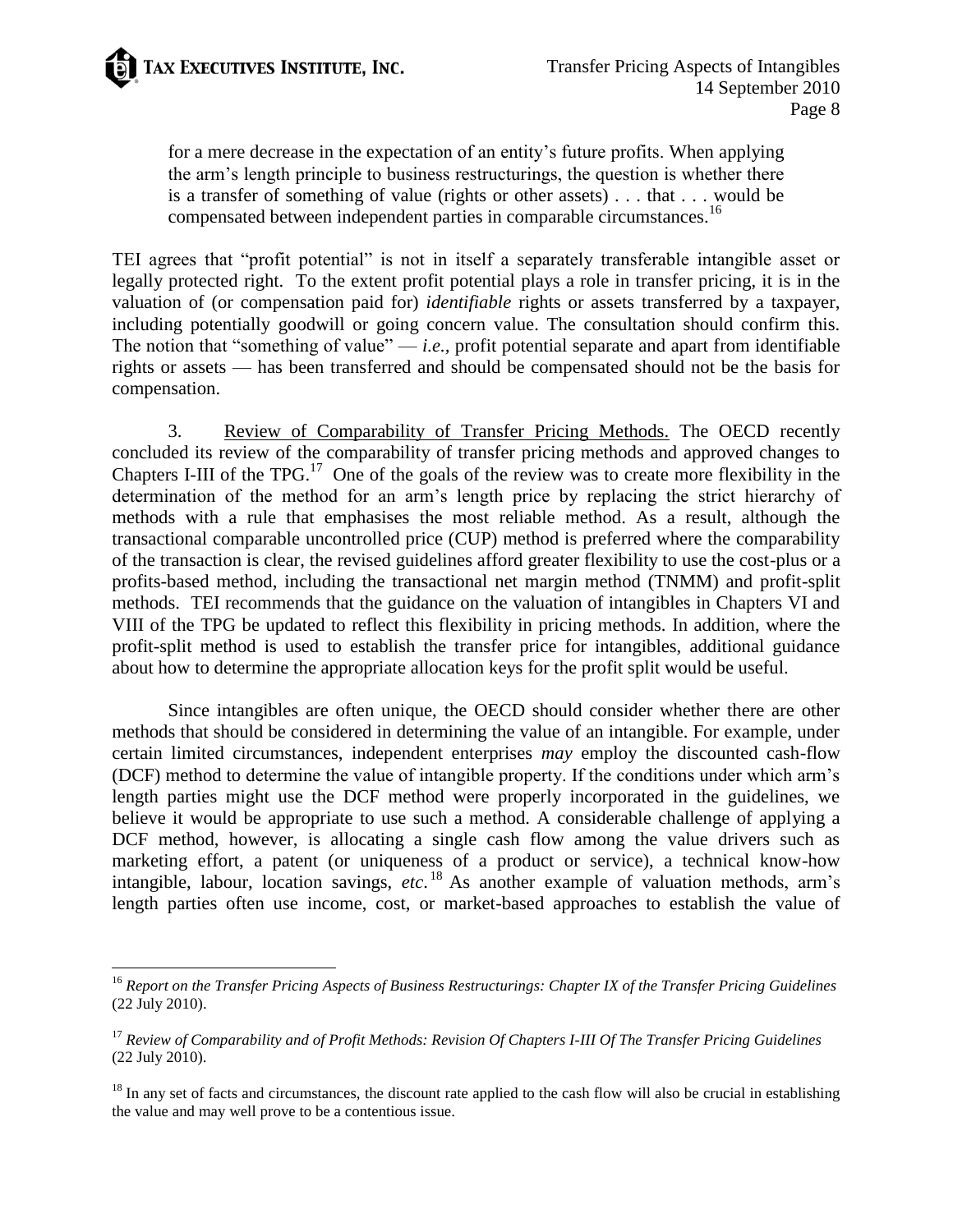

intangibles. The OECD should establish guidelines or conditions for when these approaches might be used.

Finally, depending on a taxpayer"s business model, the value of intangible property can be embedded in the prices of its products or services or may instead be reflected in a more visible licensing or franchising arrangement. Regrettably, the two models have not always been treated consistently by tax authorities. Indeed, a royalty or franchise fee frequently draws more scrutiny than a higher product or services fee. Where possible, the guidelines should attempt to ensure that no business model is discriminated against simply because the charge for the intangible property is more explicit in one transaction than another.

#### 4. Other Issues for Consideration.

 $\overline{a}$ 

a. *Relative importance of intangibles — routine vs. non-routine.* Assuming the OECD retains the broad definition of intangible property in the current guidelines, guidance about how taxpayers and tax administrators should determine the relative value and returns for different types of intangibles would be helpful. Clearly, some forms of intangible property, rights, or functions are more valuable than others. The key is determining how independent parties would determine the value. Tax authorities and taxpayers alike struggle with the distinction between the "routine functions or intangibles," which should only require limited compensation, and "non-routine functions or intangibles," which may require more substantial compensation. For example, while the marketing activities of the sales force of a pharmaceutical company merits fair compensation, the uniqueness of the product being sold often drives the market and the price. In a pure commodity business with basic raw materials, the sales efforts or the efficiency of the distribution channel may be the critical driver. Consequently, TEI recommends that the OECD provide guidance on the consequences of the distinction between "routine intangibles" and "non-routine intangibles and between "routine functions" and "nonroutine functions."

b. *Incremental intangibles.* Another challenge for taxpayers and tax administrators is determining whether or when research or development activity leads to a new or incremental intangible that might require an independent valuation (or separate cost contribution arrangement) from the original base or platform. The OECD should provide guidance on the circumstances where a separate valuation or agreement is necessary.

c. *Exclusive vs. non-exclusive license.* The importance and effect of an exclusive vs. a non-exclusive license agreement should be illustrated.<sup>19</sup>

d. *Marketing intangibles.* Paragraphs 6.36 to 6.39 of the current guidelines provide guidance where marketing activities are undertaken by enterprises that do not own trademarks or tradenames. The principal question posed in these paragraphs is whether the marketing entity should be compensated as a service provider or whether the marketing entity

<sup>&</sup>lt;sup>19</sup> The effect of exclusive or non-exclusive rights is important in determining the value of marketing intangibles under distribution and marketing agreements as well as technical licenses.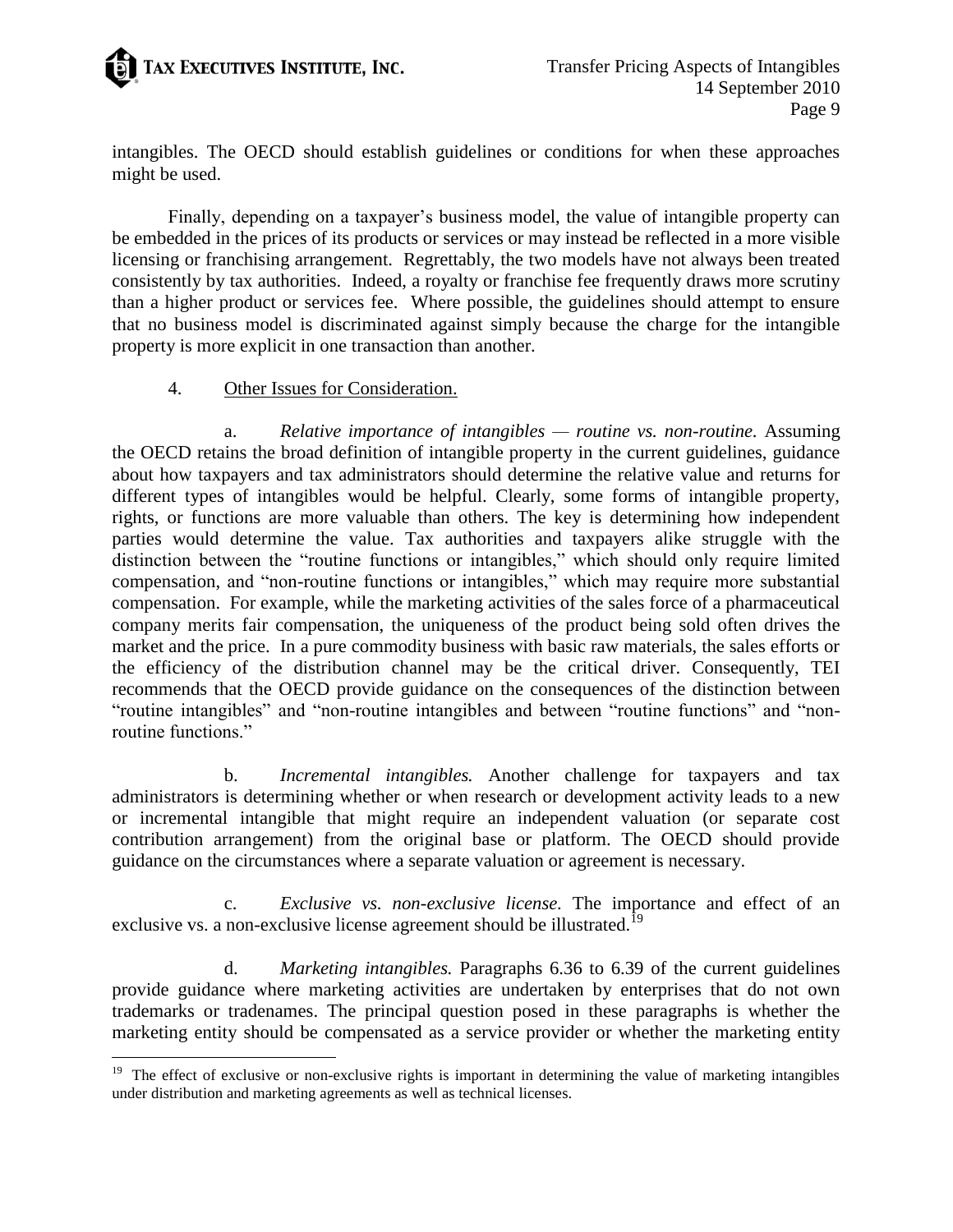

 $\ddot{\phantom{a}}$ 

should share in any additional return attributable to the marketing activities (or intangibles) that it performs on behalf of the owner of the trademark or tradename. Where an additional return should be afforded to the marketing entity, another question is how the return should be determined.

Some tax administrators have been very aggressive in asserting the existence of marketing intangibles in a local distribution company.<sup>20</sup> To provide greater certainty and clarity for taxpayers and tax administrators alike, the OECD should clarify the guidelines to determine what "marketing intangibles" are and when and how they should be considered in the valuation process.

Whether a local distribution company bears the costs and risks of developing a market is critically important to the analysis of who owns the related marketing intangibles. For example, a distributor may provide detailed and valuable sales and marketing support for an MNE"s products that may be covered by a trademark owned by the MNE group. (This could include cases where technical services are provided to the customers of the distributor"s customers, applying a "pull-through" approach.) Through its local sales and marketing support activities, the distributor may even create a dominant local market share for the MNE group's products. Notwithstanding the local market activities in building the customer base and product recognition, possibly over many decades, the distributor may have been shielded from risk because it was reimbursed on a cost-plus basis for sales and marketing support (or technical services) or the group used TNMM for valuing the selling services. In such cases, the valuable marketing intangibles likely are not "owned" by the local distributor.

The contributions of local distributors to group intangibles have implications for business restructuring as well. If a distribution agreement of a local affiliate and another group company is terminated and the function is assumed by another affiliate within the group, tax authorities in some countries have demanded compensation for the imputed transfer of local customer lists, selling know-how, and other marketing intangibles. Although each case turns on its individual facts and circumstances (*e.g.*, in some cases a customer list is a valuable asset in others it is not), the method through which the local distributor is compensated may affect whether any valuable right has been transferred. As noted in the previous paragraph, if the local distribution company is compensated on a cost-plus basis (or a guaranteed fixed commission) for the sales and marketing (or technical) services rendered to the distributor's customers, no value is transferred by the local distributor when the contract is terminated.

Finally, the OECD should clarify that the mere execution of a global (or regional) marketing policy, *i.e.,* incurring advertising, marketing, and promotion costs in a particular local jurisdiction, in accord with the policies or guidelines established by the global (or a regional) marketing office does not lead to the development of a local marketing intangible. The expenses

<sup>20</sup> *See, e.g., GlaxoSmithKline Holdings (Americas) Inc. v. Commissioner*, T.C. Nos. 5750-04 and 6959-05, in which the IRS assessed a \$4.6 billion tax deficiency against the U.S. distribution subsidiary of a U.K.-based pharmaceutical manufacturer based on the purported value of marketing intangibles developed and used by the subsidiary.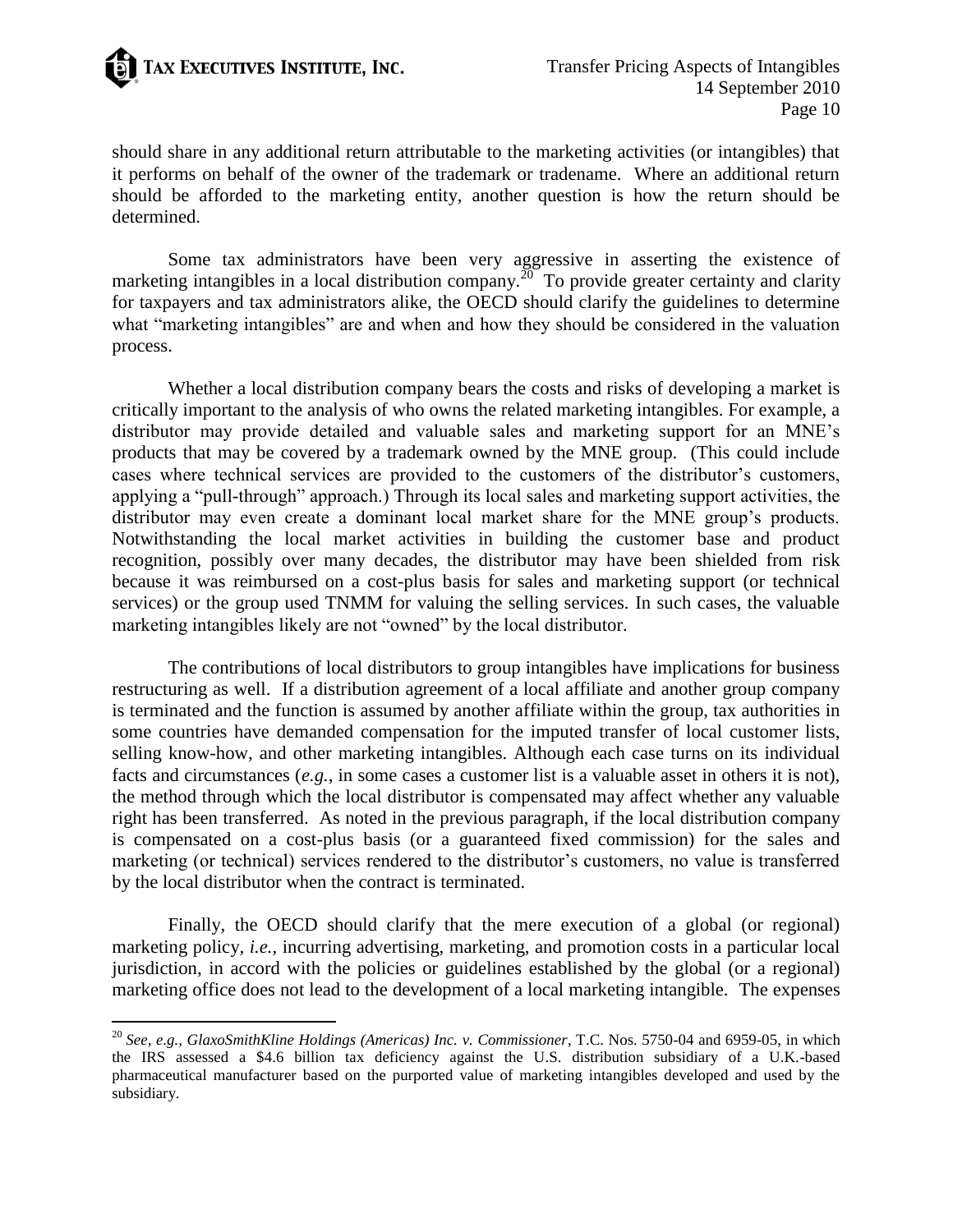

 $\ddot{\phantom{a}}$ 

may help create or expand a local customer base, but if the entity is merely executing a global marketing policy and is benefiting from an international marketing campaign in selling a globally standardised product, it is unclear whether a local intangible has been created.<sup>21</sup>

e. *Research & development (R&D) centres.* Some MNEs have developed centres of technical excellence and restructured their businesses to concentrate the funding and management of valuable intellectual property in a single, or series of, regional holding companies for intellectual property. Other MNEs maintain R&D centres at the parent level while still others concentrate "blue sky" research in one or more centres while the technical development (or application or adaptation) of the product to specific customer uses is left to the individual subsidiaries. Still other MNEs use cost sharing or cost contribution arrangements to jointly fund and share the risk of developing intangibles while affording each subsidiary participant a separate right to exploit the intangible.

The myriad ways of organising global research activities makes it challenging to make specific recommendations for the scope of the consultation. On one hand, the guidance must be flexible enough to accommodate various organisational structures where the ownership of, and return on, the intangibles is concentrated in one or a few companies. On the other hand, the guidance should not inhibit the utility of cost sharing, cost contribution, or similar arrangements where commercial rights of exploitation or beneficial or economic use are divided among the participants. At a minimum, the OECD should confirm that companies can structure their operations as necessary to maximise their efficiency.

Although there are many detailed issues that need to be addressed in connection with research activities and the exploitation of the resulting intangibles, the following issues arise frequently and should be considered for potential clarification.

1. Under any particular arrangement, taxpayers may outsource the actual research or development activity through service agreements. In such cases, the service provider is often compensated on a cost-plus basis. As long as the principal (whether the parent, an IP holding company, or some other combination of entities) retains the burdens and risks of research or development, that entity or entities should be considered the owner of any developed intangible and entitled to the return on the intangible property. This should include the funding of concept-based research conducted with the assistance of a university or similar private research facility.

2. The United States takes the position that stock-based compensation incurred by any controlled participant to an employee or independent contractor involved in the development of intangible property should be taken into account in the cost-sharing pool and borne by all the participants in proportion to each participant's reasonably anticipated benefits. Taxpayers and other countries disagree, arguing that independent arm"s length parties do not share their stock-based compensation costs. To prevent double taxation, it would be helpful if

 $21$  Even if an intangible asset is considered created, its life would likely be extremely attenuated thereby diminishing the value that an arm"s length party would pay for its transfer.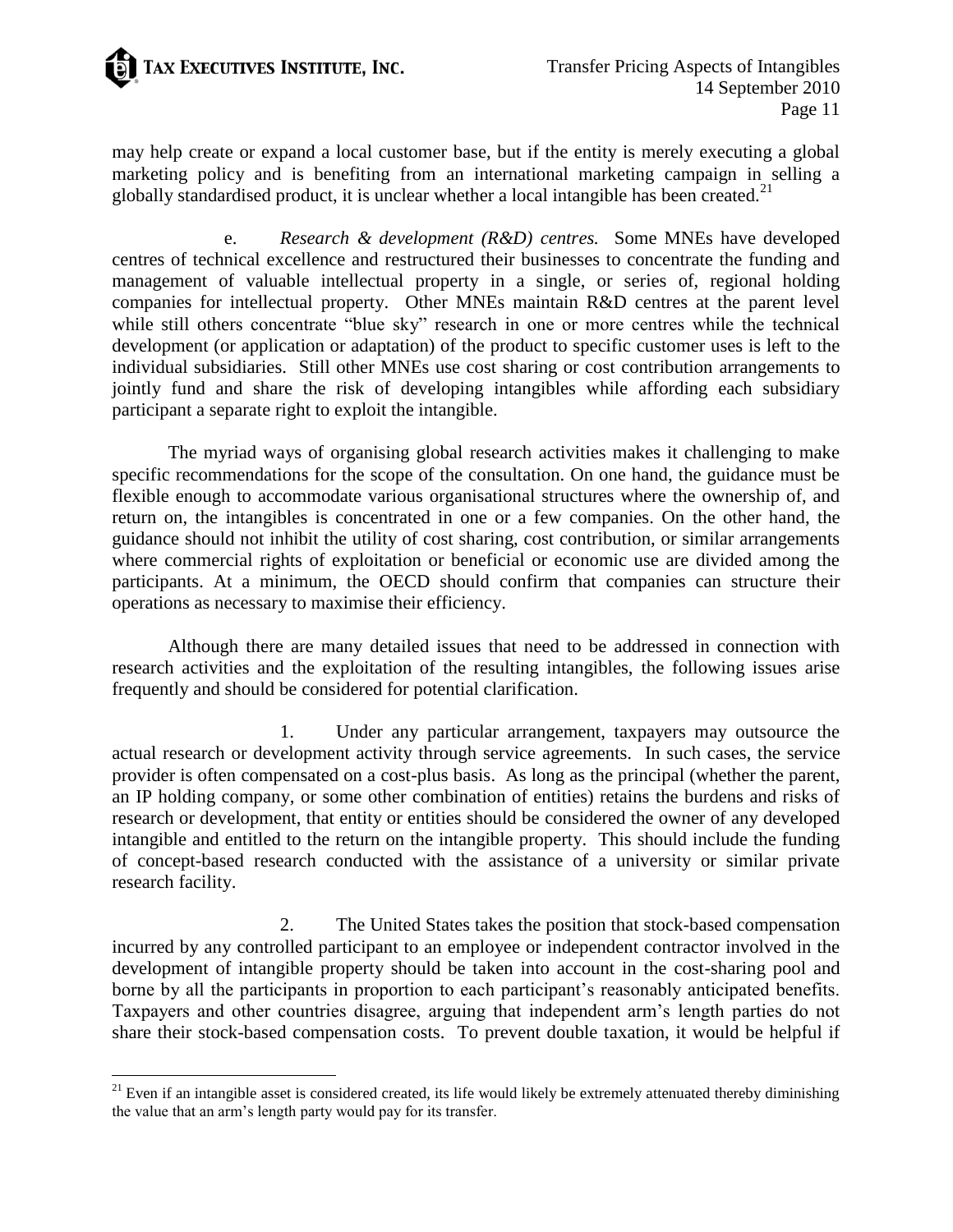

the OECD were to provide a uniform rule against including such costs in the cost-sharing pool. At a minimum, the OECD should explore how it can promote the resolution of double tax cases where the countries disagree on the treatment of stock-based compensation.

3. Paragraph 8.1 of the current guidelines notes that "further guidance may be needed on measuring the value of contributions to CCAs, in particular regarding when cost or market prices are appropriate, and the effect of government subsidies or tax incentives. . . ." Thus, this may be the appropriate time to consider the proper determination (or valuation) of buy-in (or platform contribution transaction) payments as well as the proper treatment of government subsidies or tax benefits.

4. The treatment of cost contribution arrangements may need to be revisited in light of guidance issued by the Member States since the guidelines for cost contribution arrangements were issued. In addition, any changes to Chapter VI or VIII should also be coordinated with the guidance in Chapter VII (*Special Considerations for Intra-Group Services*) to ensure that MNEs can continue to share services, costs, and expertise across the group as long as an appropriate arm"s length charge is made.

f. *Subsidiary and plant shut down costs*. With the global recession, MNEs are cutting costs by transferring functions to subsidiaries that produce or sell at lower costs and thus are more efficient. There is considerable uncertainty about how to treat the transfer of certain "soft" intangibles such as a customer list associated with the local subsidiary"s business. Indeed, depending on the industry, a customer list may be very valuable (*e.g*., an insurance business) or have little or no independent value because the customers are widely known (*e.g.*, retail stores for the distribution of consumer products). More important, if the subsidiary has been compensated on a cost-plus basis for its marketing costs, there is arguably no residual local value for the marketing intangibles.

A similar issue arises in connection with the shutdown of a redundant plant. Assume Company A in Country A is a subsidiary of a MNE and has been operating a profitable plant over many years, manufacturing and selling products as part of the worldwide integrated business within the MNE. Company A pays a license royalty to its parent company for use of manufacturing know-how. There is another production facility in Company B in Country B operating separately within the integrated global business making the same products. A recession leads to a downturn in the demand for the products worldwide, creating production overcapacity. To stay profitable, the MNE must address the overcapacity because only one plant is needed. For various reasons, Company A has higher unit production costs than Company B.

The MNE decides to close the production facility at Company A and sources the product from Company B. No transfers occur between A and B. The directors of Company A receive a license termination notice and find they have no realistically available alternative option other than to close the plant. Company A incurs plant closure costs, redundancies, and asset write offs but continues to sell products manufactured by Company B to its Country A customers.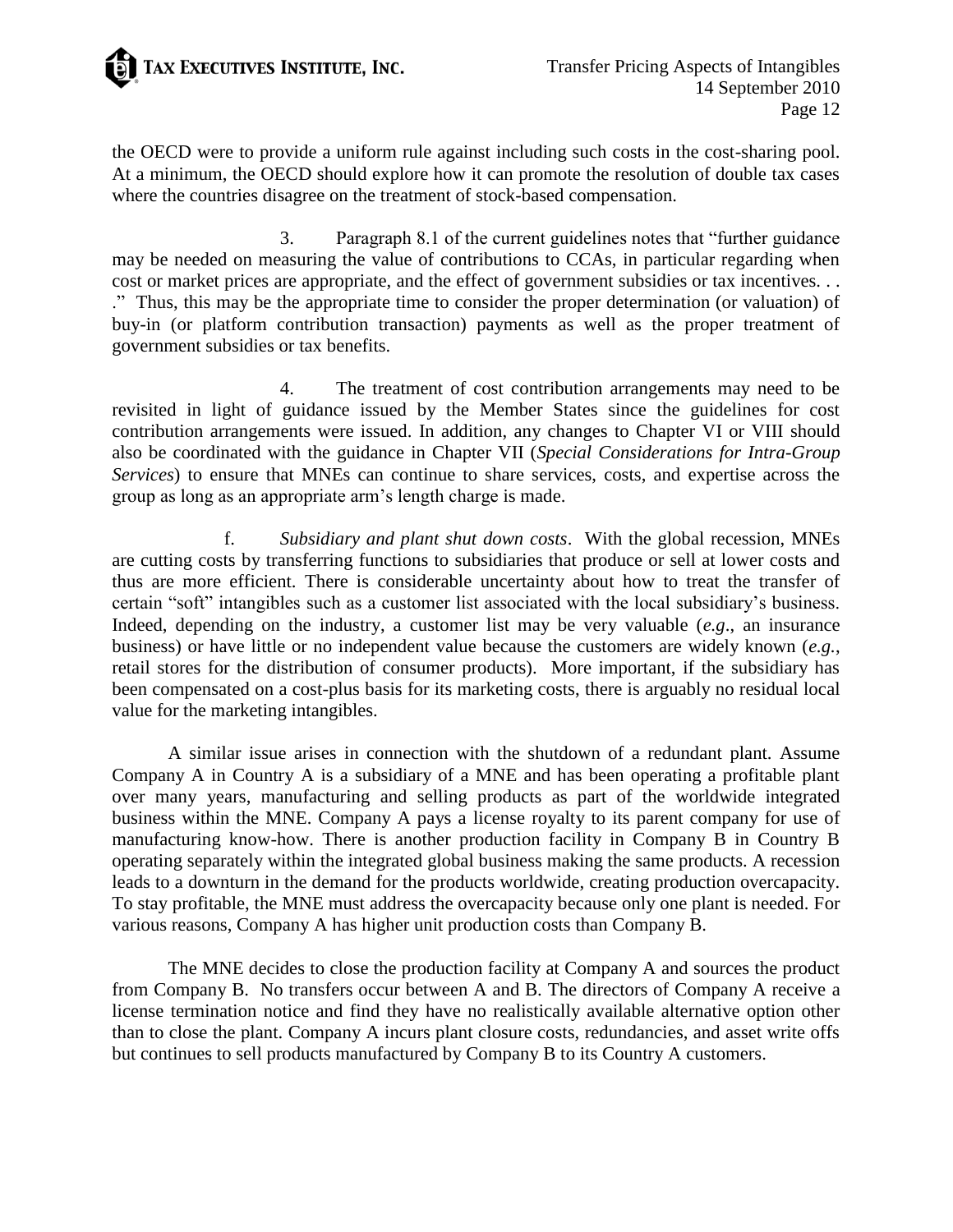

## Questions:

1. What payment, if any, should be made to Company A for the agreement to close the profitable production operation? Unless Company A developed a specific manufacturing process or know-how that differs from intangibles initially licensed or transferred to it, there is likely no intangible right transferred on the shut down that requires compensation. TEI recommends that the OECD clarify this. In addition, the tax administrator where the plant is closed will often assert that the compensation should include reimbursement of closure costs. TEI disagrees. More important, the tax administrator in the payer"s jurisdiction is likely to disagree, thereby increasing the risk of double taxation to the payer. TEI recommends that the OECD clarify the matter.

2. What intangible, if any, did Company A own that should be reimbursed? TEI does not believe that an intangible was transferred when the manufacturing operations were shut down. Given the overcapacity in the industry and the higher unit production costs in A, Company B would, in an arm"s length situation, eventually drive Company A out of the manufacturing business. By being part of an MNE group, A"s manufacturing inefficiency is diagnosed and addressed earlier.

TEI recommends that the OECD provide guidance on subsidiary and facility closures.

g. *Documentation and administrative burdens.* Under paragraph 5.4 of the TPG, "prudent business management principles" require a taxpayer to document the basis for the arm"s length nature of its transactions. We concur. Under the current standards, taxpayers are *not* required to prepare or retain documents that they would not otherwise prepare or retain in the ordinary course of managing their business. This principle accords taxpayers flexibility in managing their affairs.

TEI encourages the OECD to keep this principle in mind as the consultation progresses. All too frequently, tax administrators conclude that every shortcoming or challenge in the administration of transfer pricing rules is attributable to a lack of sufficient taxpayer records or documentation and have responded by imposing even more (and ever-more onerous) rules. The growing, overlapping, and increasingly divergent documentation guidelines of the Member States in respect of transfer pricing is a severe administrative burden on companies. Hence, we encourage the OECD to refrain from proposing new or increased documentation burdens during this consultation. At a minimum, any guidance on documentation relating to transfers of intangibles should confirm that a taxpayer is *not* required to document all potential transaction structures (or realistically available alternatives) and explain why it chose the transaction that it did.

#### **Conclusion**

TEI appreciates this opportunity to present its views on the scope of a potential new project on the Transfer Pricing Aspects of Intangibles. These comments were prepared under the aegis of TEI"s European Direct Tax Committee whose Chair is Anna M. L. Theeuwes. If you